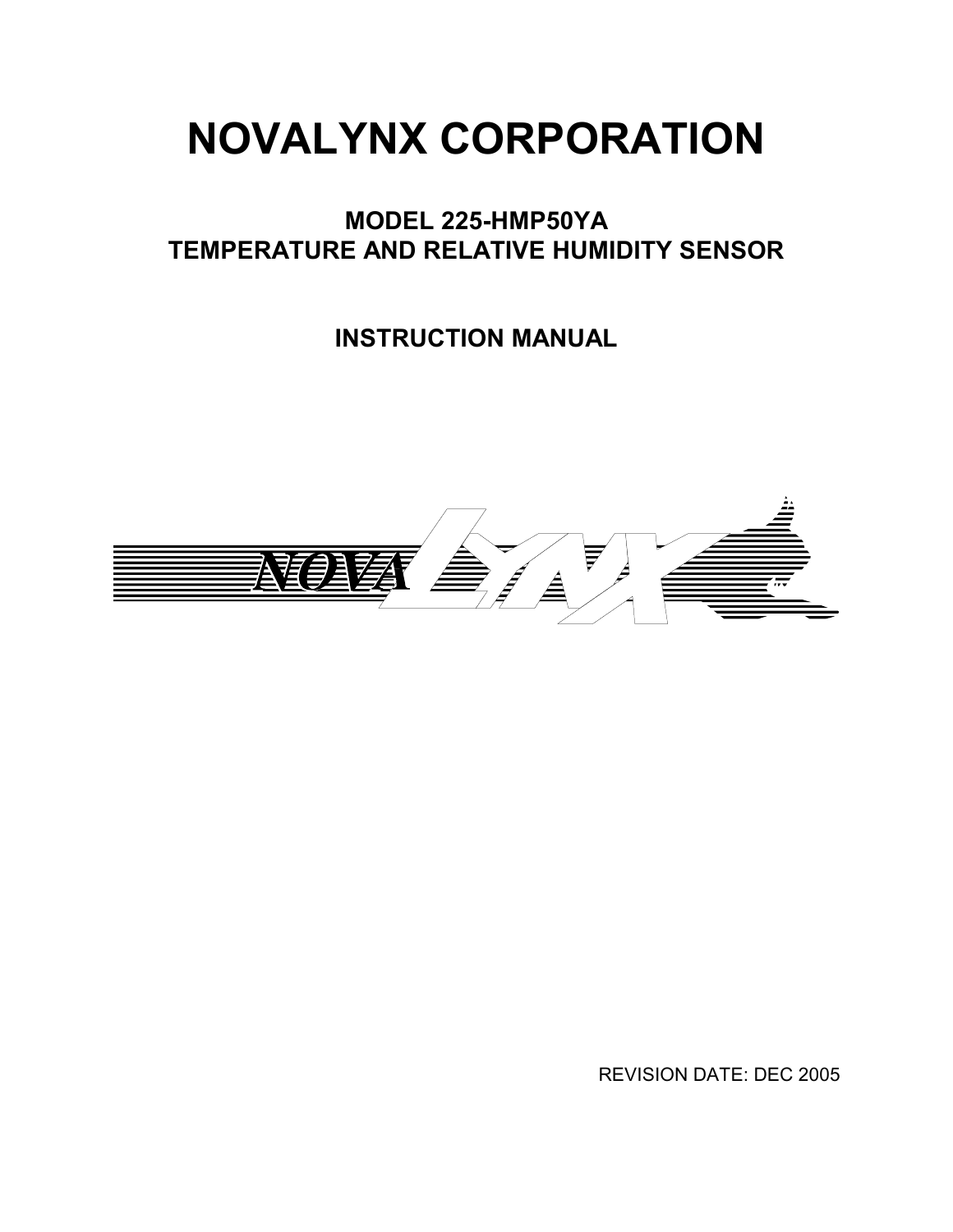# Receiving and Unpacking

Carefully unpack all components and compare to the packing list. Notify NovaLynx Corporation immediately concerning any discrepancy. Inspect equipment to detect any damage that may have occurred during shipment. In the event of damage, any claim for loss must be filed immediately with the carrier by the consignee. Damages to equipment sent via Parcel Post or UPS require the consignee to contact NovaLynx Corporation for instructions.

# Returns

If equipment is to be returned to the factory for any reason, call NovaLynx between 8:00 a.m. and 4:00 p.m. Pacific Time to request a Return Authorization Number (RA#). Include with the returned equipment a description of the problem and the name, address, and daytime phone number of the sender. Carefully pack the equipment to prevent damage or additional damage during the return shipment. Call NovaLynx for packing instructions in the case of delicate or sensitive items. If packing facilities are not available take the equipment to the nearest Post Office, UPS, or other freight service and obtain assistance with the packaging. Please write the RA# on the outside of the box.

# Warranty

NovaLynx Corporation warrants that its products are free from defects in material and workmanship under normal use and service for a period of one year from the date of shipment from the factory. NovaLynx Corporation's obligations under this warranty are limited to, at NovaLynx's option: (i) replacing; or (ii) repairing; any product determined to be defective. In no case shall NovaLynx Corporation's liability exceed product's original purchase price. This warranty does not apply to any equipment that has been repaired or altered, except by NovaLynx Corporation, or that has been subjected to misuse, negligence, or accident. It is expressly agreed that this warranty will be in lieu of all warranties of fitness and in lieu of the warranty of merchantability.

# **Address**

NovaLynx Corporation 4055 Grass Valley Highway, Suite 102 Auburn, CA 95602 Phone: (530) 823-7185 Fax: (530) 823-8997 Email: nova@novalynx.com Website: www.novalynx.com

Copyright © 1988-2005 by NovaLynx Corporation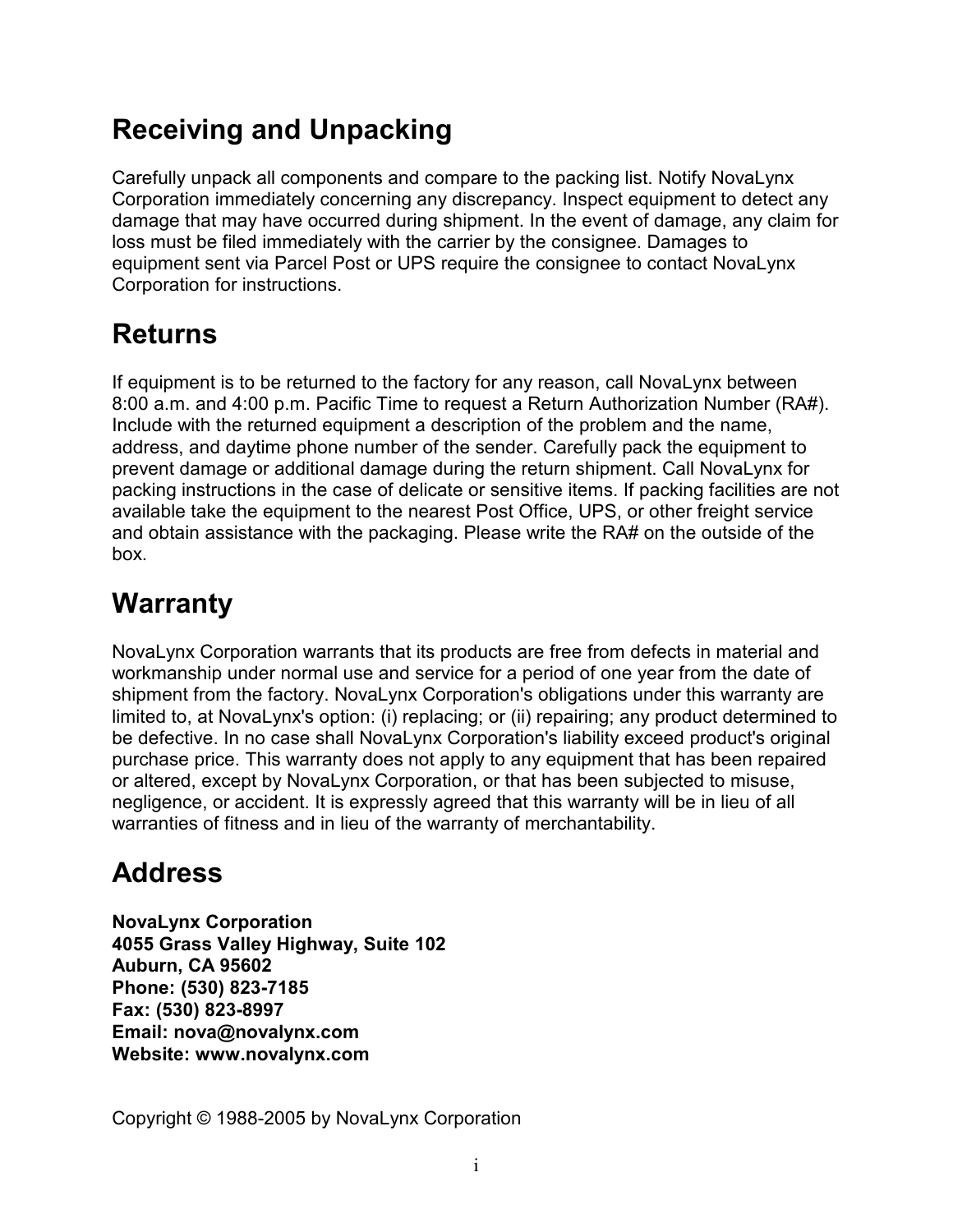# **TABLE OF CONTENTS**

#### **Section No.**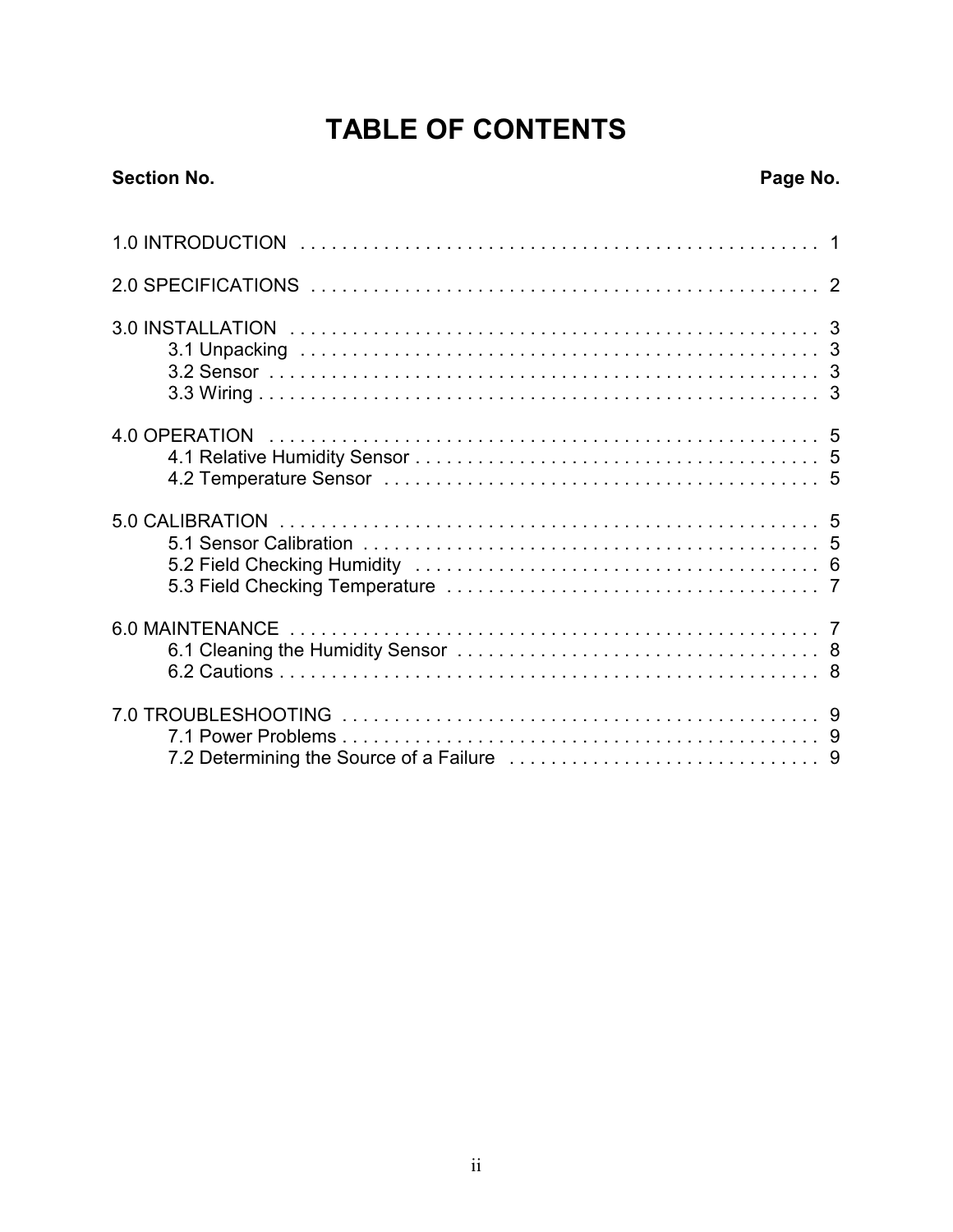### MODEL 225-HMP50YA EQUIPMENT CONFIGURATION AND IDENTIFICATION



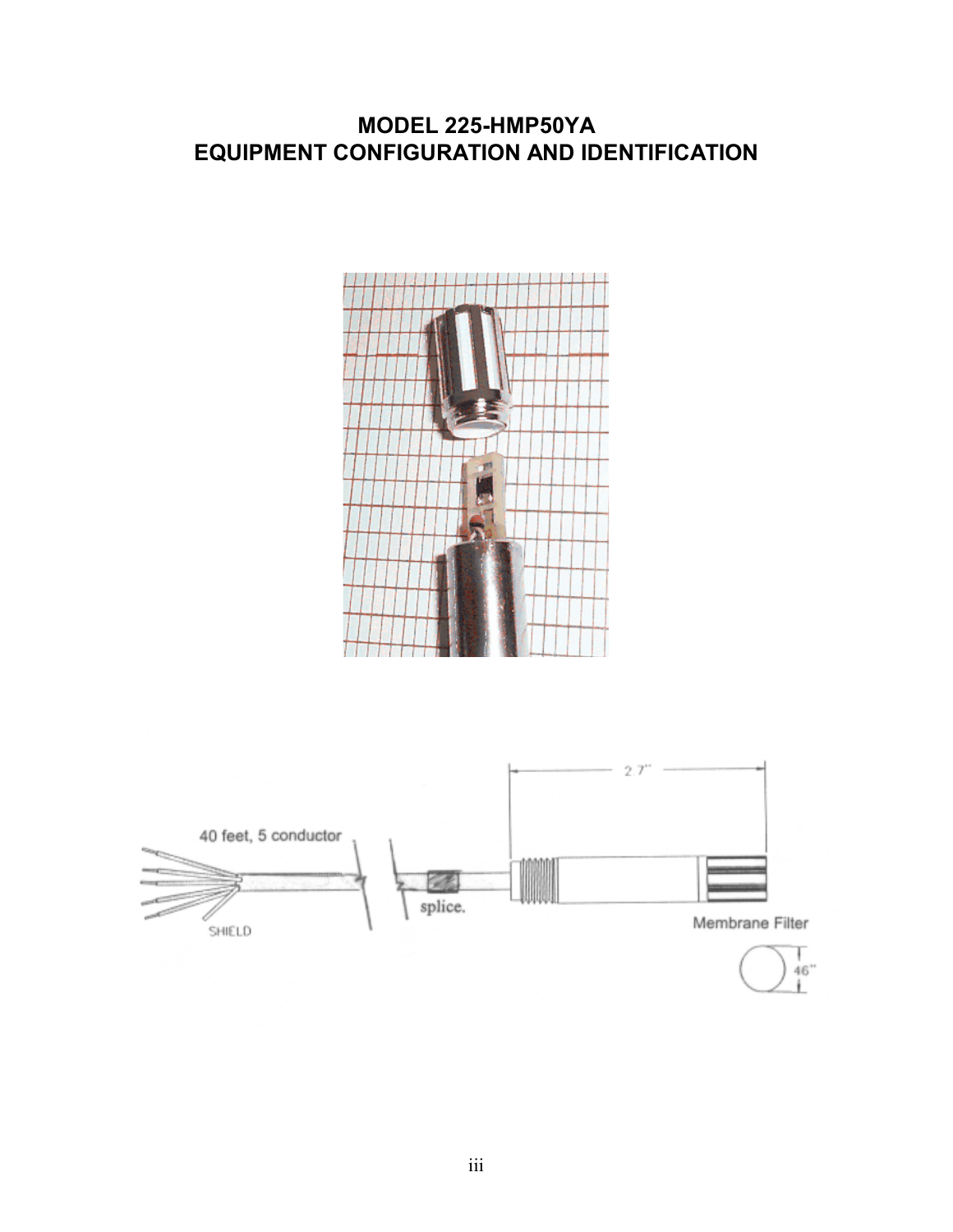# NovaLynx Corporation

#### Model 225-HMP50YA Temperature & Relative Humidity Sensor Instruction Manual

## 1.0 INTRODUCTION

The Model 225-HMP50YA Temperature and Relative Humidity Sensor is a solid-state, fully electronic instrument that provides measurement of air temperature and relative humidity. The solid-state sensing elements and built-in signal conditioning circuitry produces linear output signals that are compatible with a variety of electronic monitoring and recording instruments. The combination sensor is designed for use in industrial environment and may be installed into tower mounted shields for outdoor applications.

Relative humidity is measured through the use of a thin film capacitive sensing element. The sensor causes changes to occur in the electronic circuitry that are translated into a linear 0 to 1 Vdc output equivalent to 0 to 100% RH.

Temperature is measured by a 1000 ohm platinum resistive element (RTD). The miniature platinum element is attached onto the end of the sensor, adjacent to the RH sensor. The changes in the sensor's resistance is translated into a 0 to 1 Volt DC output that is equivalent to a range of -40 to +60°C.

The electronic circuitry of the 225-HMP50YA is protected inside an IP 65 class housing. The end of the sensor assembly holds the two sensing elements. The humidity element is plugged onto mounting pins through the use of a plastic holder. The mounting pins are also the electrical contacts. The temperature sensor is plugged onto two pins adjacent to the humidity pins.

A protective membrane inside a plastic shield encloses the sensing elements in the end of the probe. The membrane allows moisture to pass through its walls to reach the humidity element while at the same time restricts particulate material from contaminating the sensor. The membrane and shield are non-metallic to prevent delays in the temperature measurement.

Power for the sensor assembly is provided externally by a DC source with a range of 7 to 28 Vdc. For most NovaLynx system configurations, the power will be +12 Vdc. A one foot length of cable attached to a 4-pin connector is provided with the sensor whenever no additional cable is ordered from NovaLynx. For some systems, the one foot long cable may be spliced onto a longer length of cable.

For outdoor and tower mounted sensors, NovaLynx recommends using a solar radiation shield to housing and protect the sensor. Instrument shields are used to provide correct exposure of the sensor to the atmosphere while at the same time preventing direct solar heating and precipitation contact of the sensing elements. Several styles of shields are available. Most use a clamping style u-bolt to attach the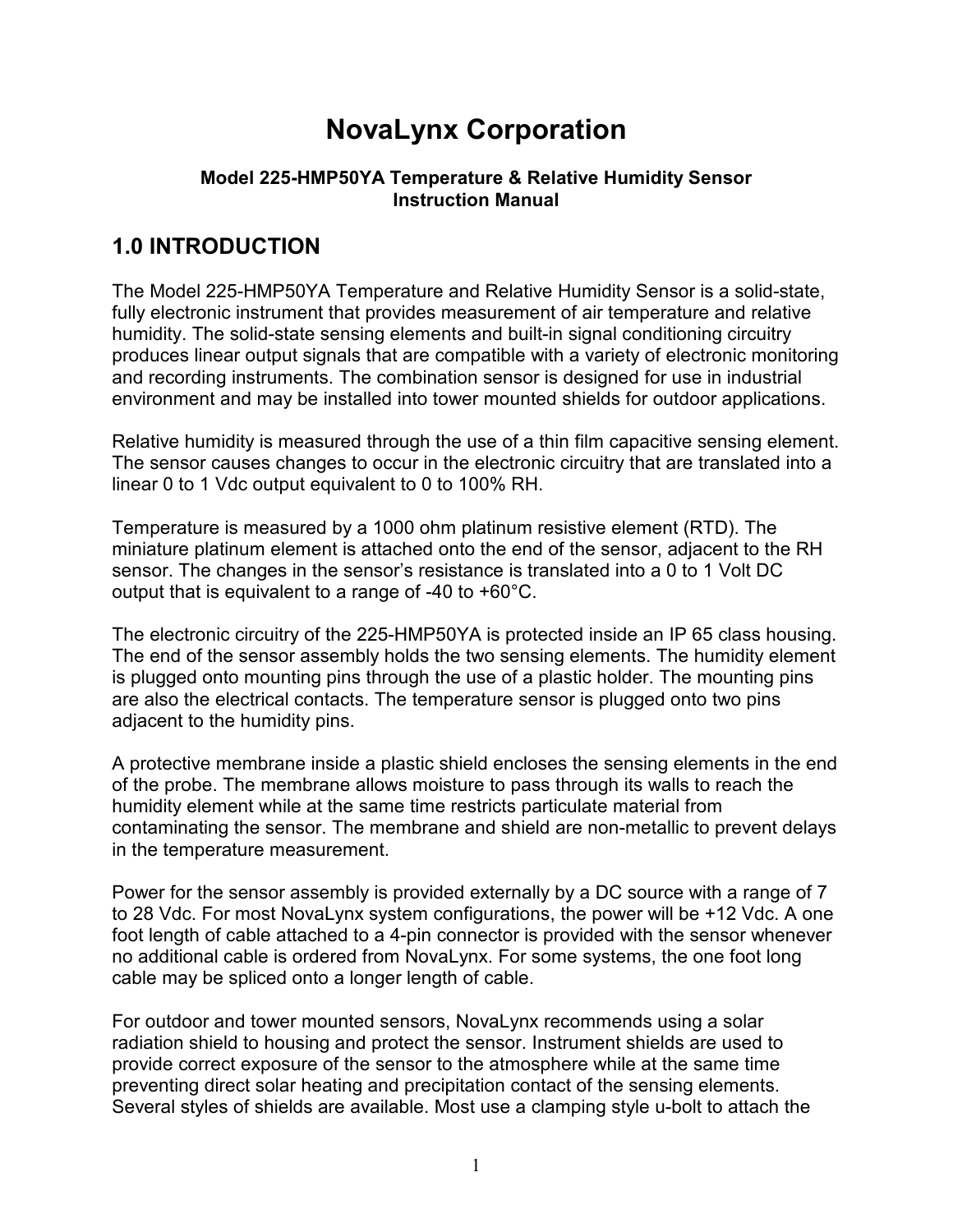shield onto a tower leg or a vertical mast of 1" outside diameter. For best results, a fan aspirated shield can be used. A separate manual is provided for the shield.



### 2.0 SPECIFICATIONS

#### Physical Properties

| 3.0" (80 mm)                                |
|---------------------------------------------|
| $0.46"$ (11.8mm)                            |
| $0.47$ " (12 mm)                            |
| Screw-on 4-pin M8                           |
| 12" (313mm)                                 |
| 1 oz $(25 g)$                               |
| IP 65                                       |
| Chrome-coated aluminum                      |
| Membrane filter, 0.2 µm                     |
|                                             |
| 7 to 28 Vdc (+12 Vdc typical)               |
| 2 milliamps                                 |
|                                             |
|                                             |
| -40 to +140°F (-40 to +60°C)                |
| -40 to +176°F (-40 to +80°C)                |
| R-load min 10K ohms                         |
|                                             |
| <b>INTERCAP®</b>                            |
| 0 to 98 % R.H. at Specified Accuracy        |
| 0.0 to 1.000 Vdc                            |
| $\pm$ 3% RH 0 to 90%, $\pm$ 5% RH 90 to 98% |
| 0 to 100% RH                                |
|                                             |

Temperature coefficient:  $\times$  ± 1.5% RH from -10 to +60°C<br>Stability:  $\times$  ± 2% RH over 2 years

Stability:  $\pm 2\%$  RH over 2 years<br>Output signal: 0-1 Vdc = 0-100% RH  $0-1$  Vdc = 0-100% RH (10 mV = 1% RH)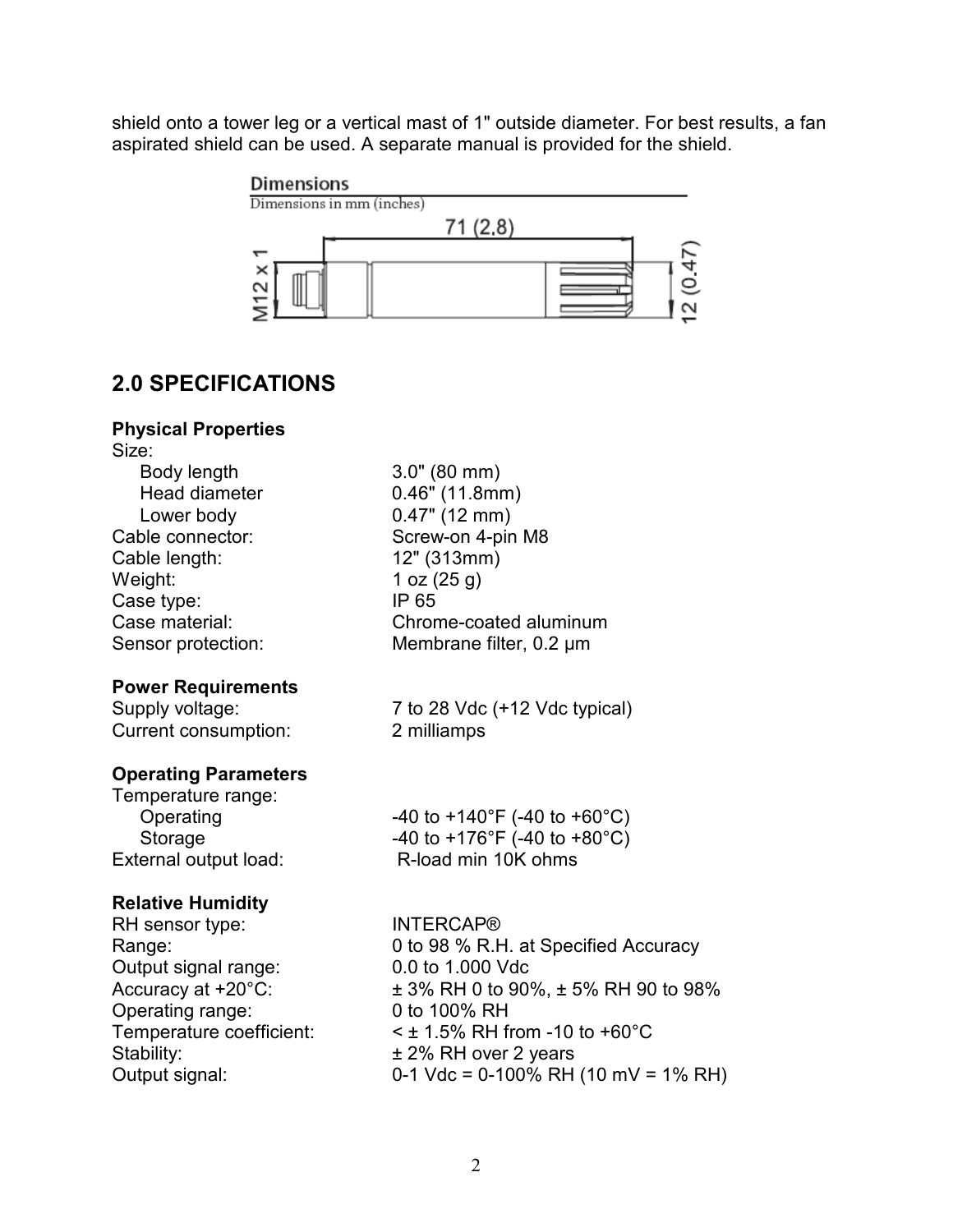| <b>Temperature</b> |                                                                                   |
|--------------------|-----------------------------------------------------------------------------------|
| Temp sensor type:  | PT 1000, IEC 751, Class B                                                         |
| Range:             | $-40^{\circ}$ to $+140^{\circ}$ F (-40 to +60 $^{\circ}$ C)                       |
| Typical accuracy:  | $\pm$ 0.6°C ( $\pm$ 1.1°F) @ 20°C                                                 |
|                    | $\pm$ 0.5°C ( $\pm$ 0.9°F) @ 0°C                                                  |
|                    | $\pm$ 0.8°C ( $\pm$ 1.8°F) @ -20°C                                                |
|                    | $\pm$ 1.2°C ( $\pm$ 2.2°F) @ -30°C                                                |
| Output signal:     | 0-1 Vdc = -40 $^{\circ}$ to +60 $^{\circ}$ C (-40 $^{\circ}$ to 140 $^{\circ}$ F) |
|                    | $(10 \text{ mV} = 1^{\circ}\text{C})$                                             |
|                    |                                                                                   |

### 3.0 INSTALLATION

#### 3.1 Unpacking

Carefully unpack all of the components of the instrument and inspect them for any damage that may have occurred during shipment. In the event of damage, refer to page i of this manual for instruction.

For equipment shipped as a complete set with the sensor installed into the solar radiation shield, inspect the wiring to ensure none of the wires have been pulled from any of the terminal blocks or cable connectors. Remove any packing materials that may have become lodged in the sensor's plastic shield.

#### 3.2 Sensor

The sensor assembly is calibrated at the factory and is ready for immediate use. Power can be applied to the sensor and measurements can be made immediately.

Make any necessary wiring connections to monitoring or recording instruments before applying the power.

If it has been sent as a separate item, remove the sensor from its shipping carton and install the sensor into the solar radiation shield. The sensing element is located at the end of the probe with the smaller diameter and it is covered by a protective membrane. Place the sensing end of the probe into the shield first and slide it into the shield as far as possible but one inch away from the top edge. A cable clamp or wire ties may be used to secure the sensor and its cable to the shield housing.

#### 3.3 Wiring

The electrical connections of the 225-HMP50YA sensor are presented below. The standard wire colors presented refer to the 12" black cable supplied with the sensor whenever the sensor is ordered by itself.

The NovaLynx output wire colors refer to the extension cable added by NovaLynx. Refer to the system wiring diagram for exact connections.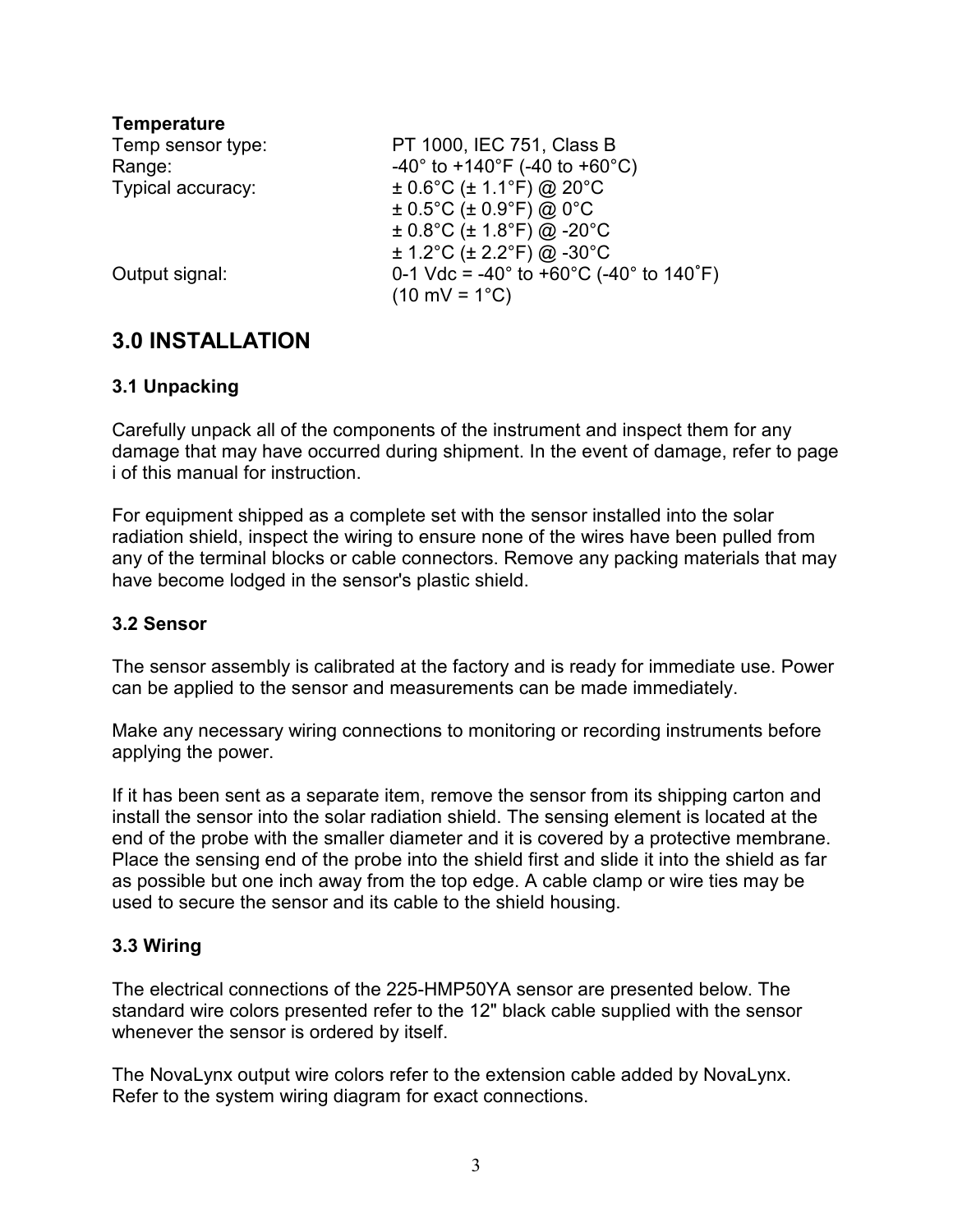| STANDARD SENSOR SIGNAL WIRE COLORS WITH 12" BLACK CABLE                                                                                     |                     |                |                   |  |  |
|---------------------------------------------------------------------------------------------------------------------------------------------|---------------------|----------------|-------------------|--|--|
| <b>Wire Function</b>                                                                                                                        | <b>Signal Value</b> | Pin#           | <b>Wire Color</b> |  |  |
| + Power                                                                                                                                     | + 7-28 Vdc          | 1              | <b>Brown</b>      |  |  |
| <b>RH</b> Signal                                                                                                                            | 0 to 1 Vdc          | $\overline{2}$ | White             |  |  |
| - Power                                                                                                                                     | 0 Vdc               | 3              | <b>Blue</b>       |  |  |
| <b>Temp Signal</b>                                                                                                                          | 0 to 1 Vdc          | 4              | <b>Black</b>      |  |  |
| Shield                                                                                                                                      |                     |                | <b>Bare</b>       |  |  |
|                                                                                                                                             |                     |                |                   |  |  |
| NOVALYNX OUTPUT SIGNAL WIRE COLORS WITH GRAY PVC CABLE (spliced)<br>Additional cable is spliced to 12" black cable - new colors shown below |                     |                |                   |  |  |
|                                                                                                                                             |                     |                |                   |  |  |
| <b>Wire Function</b>                                                                                                                        | <b>Signal Value</b> | Pin#           | <b>Wire Color</b> |  |  |
| + Power Input                                                                                                                               | $+12$ Vdc           |                | Red               |  |  |
| - Power                                                                                                                                     | 0 Vdc               | ---            | <b>Black</b>      |  |  |
| <b>RH</b> Signal                                                                                                                            | $0-1$ Vdc           |                | <b>Brown</b>      |  |  |
| <b>Temp Signal</b>                                                                                                                          | $0-1$ Vdc           |                | White             |  |  |

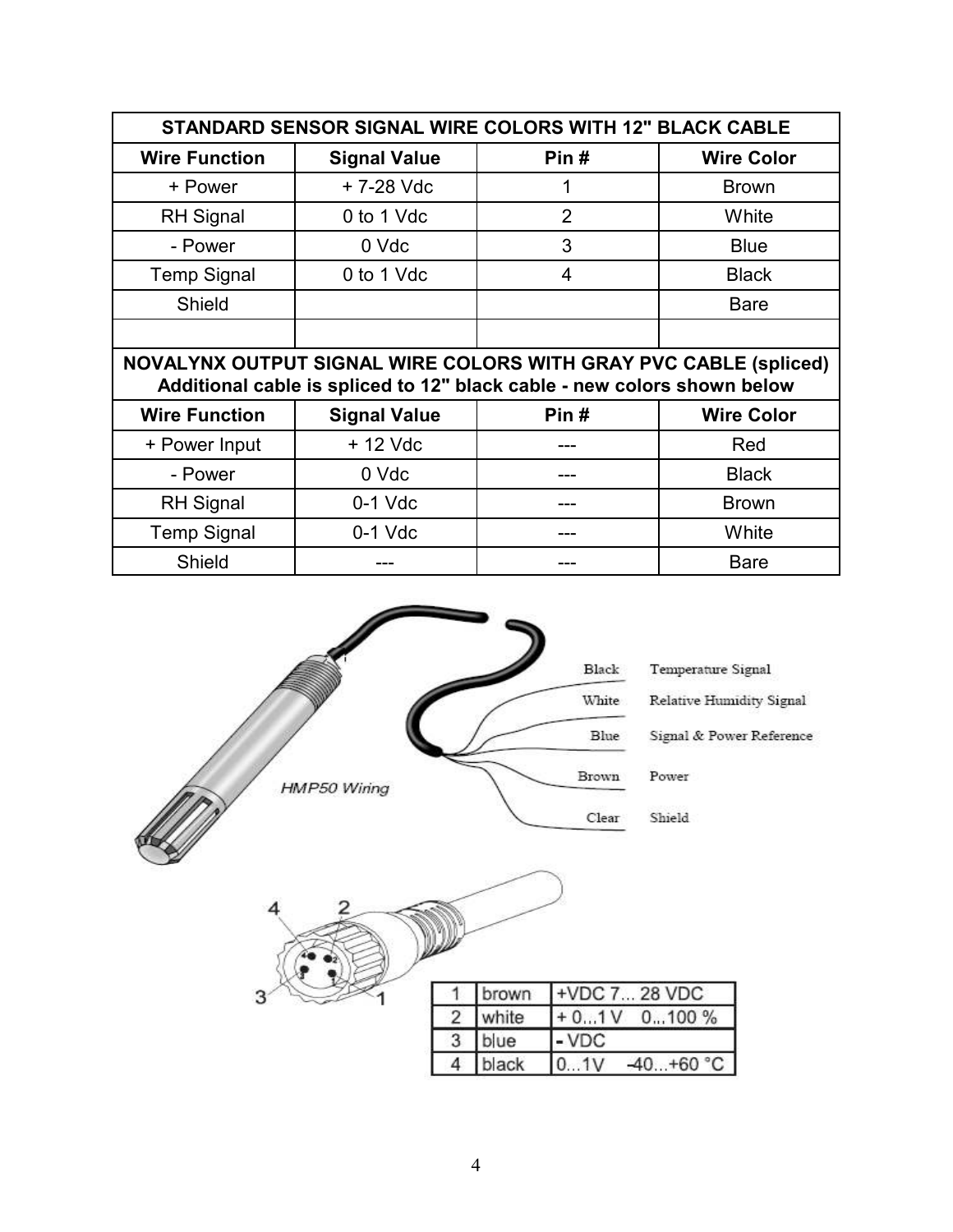### 4.0 OPERATION

#### 4.1 Relative Humidity Sensor

The 225-HMP50YA Relative Humidity sensor uses a solid state, thin film, multiple layered device that senses relative humidity. The sensing element acts as a capacitor that changes with respect to the vapor pressure of the air. The sensor's capacitance electrically changes the frequency of an electronic circuit. The sensor signal conditioning circuitry converts the frequency change into an analog voltage. The output signal is a linear DC voltage with a range of 0 to 1 Vdc corresponding to 0 to 100% RH. The output signal may be directly used with some monitoring equipment, while for other systems the 0-1 volt signal may require amplification. The excitation to the RH sensor circuitry is +12 Vdc. For use with data logging equipment, the sensor may be connected into a power control circuit where the +12 Vdc power is switched on and off to conserve the battery. Rapid switching of the power may cause errors in the signal and will require adding a "warm-up" delay to allow the electronics to stabilize. Typically, 5 to 10 seconds of warm-up is adequate.

#### 4.2 Temperature Sensor

The 225-HMP50YA sensor employs a platinum resistive element or RTD to measure the air temperature. As the air temperature changes, the resistance of the RTD changes as well. An electronic bridge circuit can measure the change in the RTD resistance and can convert the change into a DC voltage. The output signal is scaled to 0-1 Vdc that is equal to -40 to +60°C. Since the RTD is wired into the humidity sensor electronic circuitry, any warm-up time for the RH sensor will also be applied to the RTD.



## 5.0 CALIBRATION

#### 5.1 Sensor Calibration

The 225-HMP50YA Relative Humidity and Temperature Sensor does not require calibration and has no calibration adjustments available to the user.

The calibration can be checked and compared to standard sensors to ensure that the sensor is working properly and that the sensing elements have not changed. To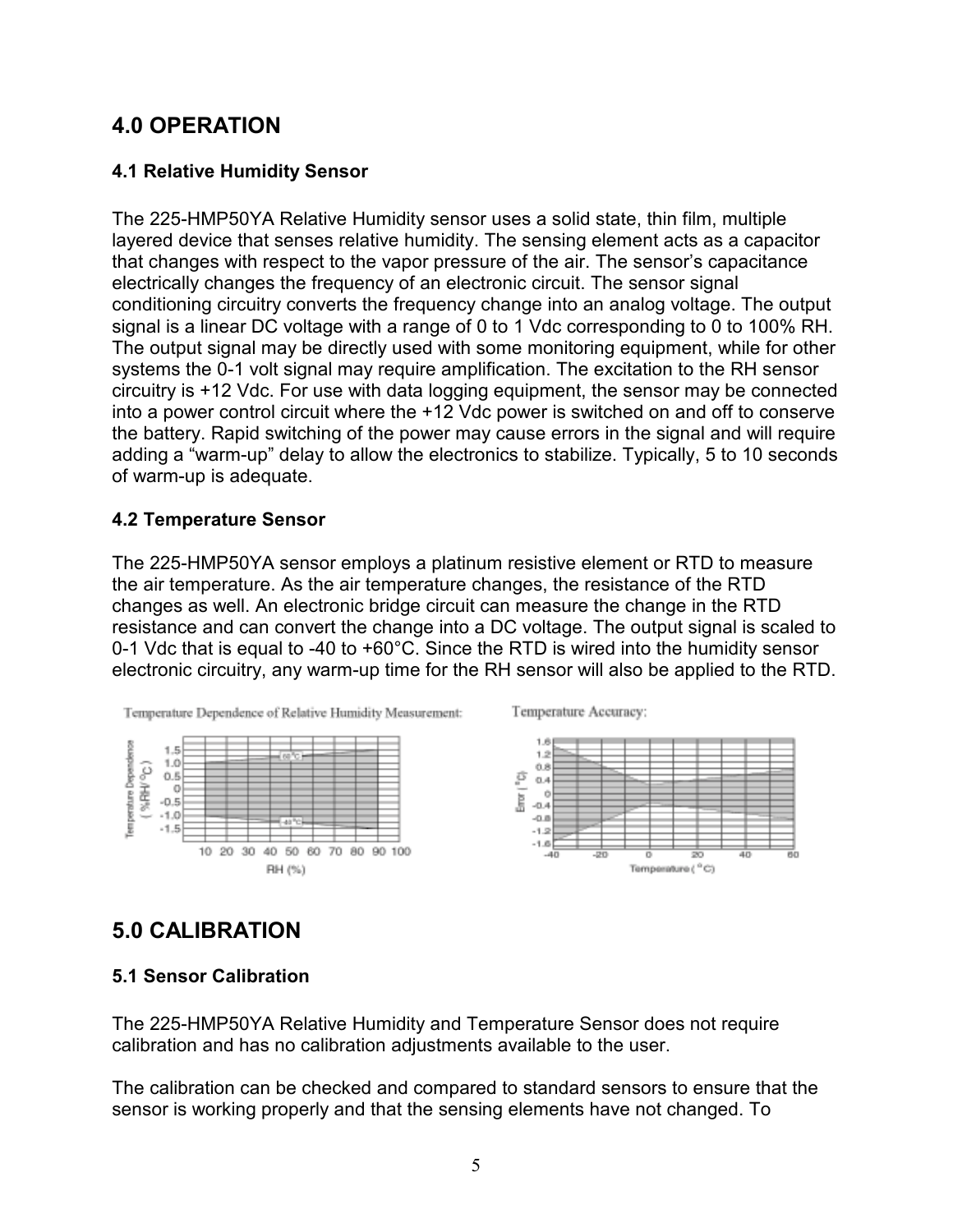maintain accurate readings the sensor calibration should be checked at least annually. For sensors located in areas where there is severe dust and atmospheric pollutants, it is recommended that the sensor be checked more often. For best results, a quarterly system audit is recommended.

#### 5.2 Field Checking Humidity

If the sensor to be checked is located in a remote area, NovaLynx recommends taking along a second RH sensor element to replace the original sensor element in case it is out of the specific accuracy range. Due to the stability of the sensor design, it is not necessary to perform an actual calibration adjustment to the sensor electronics. Replacement of the sensing element is recommended every two years for best results.

If a second RH sensor is unavailable, the next easiest way to check the probe operation in the field is to compare the relative humidity sensor output against an accurate psychrometer. If the humidity readings are within  $\pm$  4% RH the sensor is good and does not need to be replaced. If the reading error is greater, then the decision must be made whether to replace the sensor or to use it for a longer period of time. Remember to include the accuracy of the test instrument (psychrometer) in the decision process. Most often the accuracy of the test instrument or psychrometer will be less than the accuracy of the electronic sensor.

For best test results, the Assmann style psychrometer, NovaLynx Model 225-5230, is recommended. The Assmann psychrometer uses a spring-driven fan and has precision thermometers. An easier method is to check the sensor operation using a second electronic sensor such as Model 225-HM34-C. The 225-HM34-C uses the same sensing elements and allows quick and easy checking of the humidity and temperature. Reading of the 225-HM34-C is direct using the built-in LCD display.

Should the RH probe appear to be out of calibration even after changing the sensing element, contact NovaLynx for instructions. For best results, the RH sensor should be tested in an accurate RH calibration chamber (such as the Model 220-HMK11) under controlled conditions.

Any signal conditioning provided for use with the sensor has been adjusted at the factory by simulating the sensor with a precision DC voltage source. Verify that the signal conditioning or monitoring equipment is operating correctly and make any necessary adjustments before testing the sensor. Retest the sensor with the signal conditioning or monitoring equipment after making any adjustments to determine whether or not the sensor is correctly calibrated.

NovaLynx offers the Model 220-HMK11 for checking the calibration of electronic RH sensors by the user. The calibration chamber uses saturated salt solutions to check the %RH at 75% and at 12%. The calibration chamber works best in stable temperature conditions such as those found indoors or in laboratories, but can also be used to make quick and accurate field tests of an electronic humidity sensor calibration since the chamber is always at the indicated humidity. Sensor readings can be taken within 5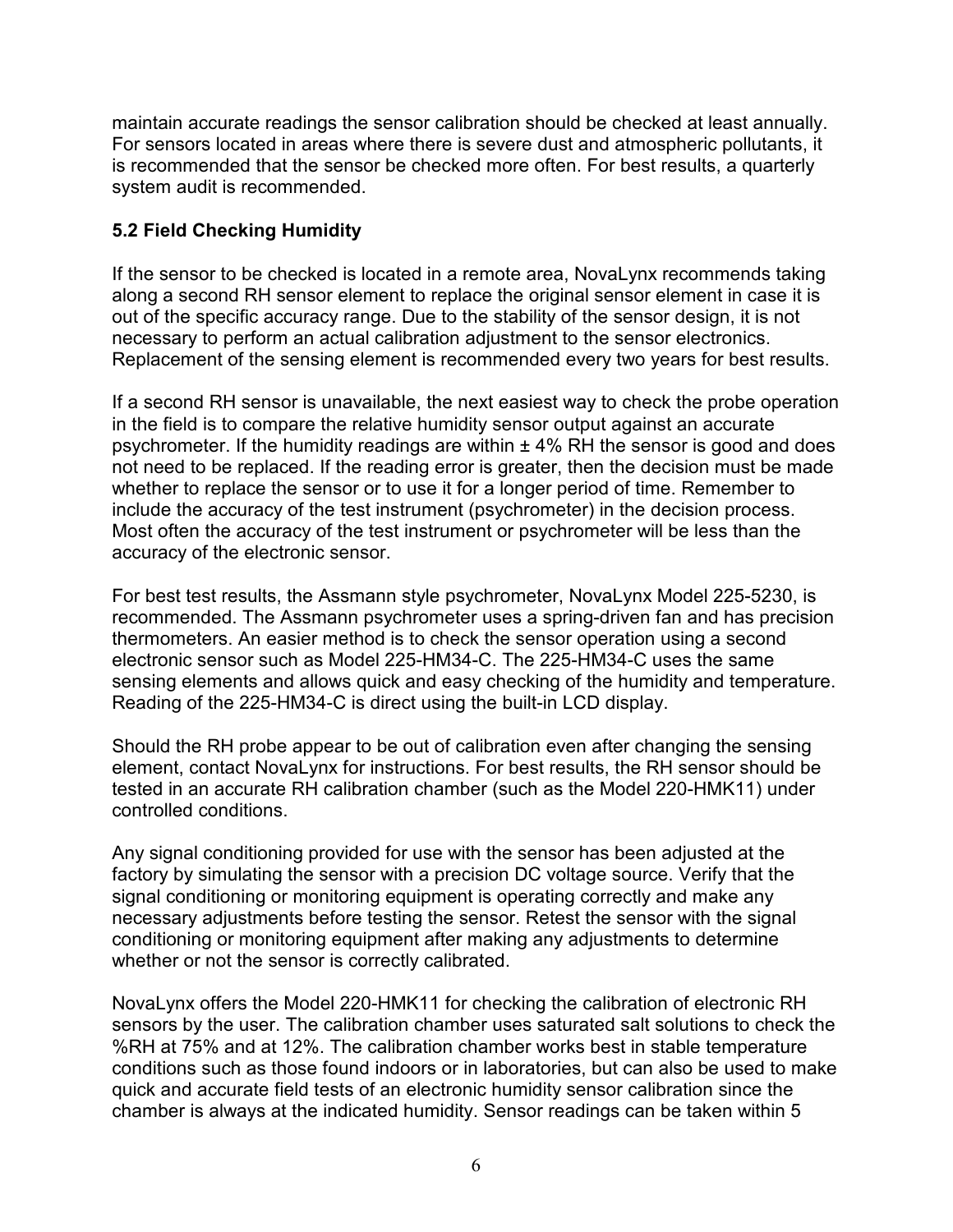minutes. The chamber humidity reading is corrected according to the temperature readings of the built-in thermometer. The chamber is a good test device to check to overall operating range of the humidity sensor. Spot checking at ambient conditions may not always detect a marginally defective sensing element.

#### 5.3 Field Checking Temperature

Field testing of the temperature sensor can be performed using methods similar to those used to test the humidity. As with the RH sensor, there are no user adjustments available for the temperature sensing portion of the 225-HMP50YA.

If a psychrometer, such as the Assmann type, is used to check the humidity sensor, the dry temperature thermometer can be used to verify the temperature readings of the 225-050Y. The same is true of the electronic psychrometer, Model 225-HM34-C, since it incorporates a direct reading thermometer.

Warning: If it becomes necessary to perform an ice bath test of the 225-HMP50YA temperature sensor, it is important to note that the sensor must be covered by a water proof barrier in order to protect the RH sensing element. Placing the end of the sensor into water with power applied will damage the RH sensor.

For both RH and temperature testing, it is important to remember to place the test instrument sensing element into close proximity with the end of the 225-HMP50YA sensor. If this task is difficult to accomplish due to site configuration, remove the 225-HMP50YA from its shield, and place it into an insulated box or bag alongside the test instrument.

Return the sensor and mounting hardware to its original configuration upon completion of the testing. Verify that the equipment is operating correctly prior to leaving the site.

## 6.0 MAINTENANCE

The 225-HMP50YA sensor assembly requires little or no maintenance. The only recommended maintenance is a general cleaning of the outer case and routine testing of the sensor's operation.

Regular inspections of the sensor should be made to detect problems with the cable and to prevent build-up of dirt, dust, and atmospheric pollutants.

Routine care and maintenance of the exteriors of the instruments, housings, and shields will increase the life of the equipment. Inspections of the fasteners and mounting hardware should also be performed regularly. Look for loose or missing nuts and bolts that may vibrate loose during high winds due to movement of the tower or mast.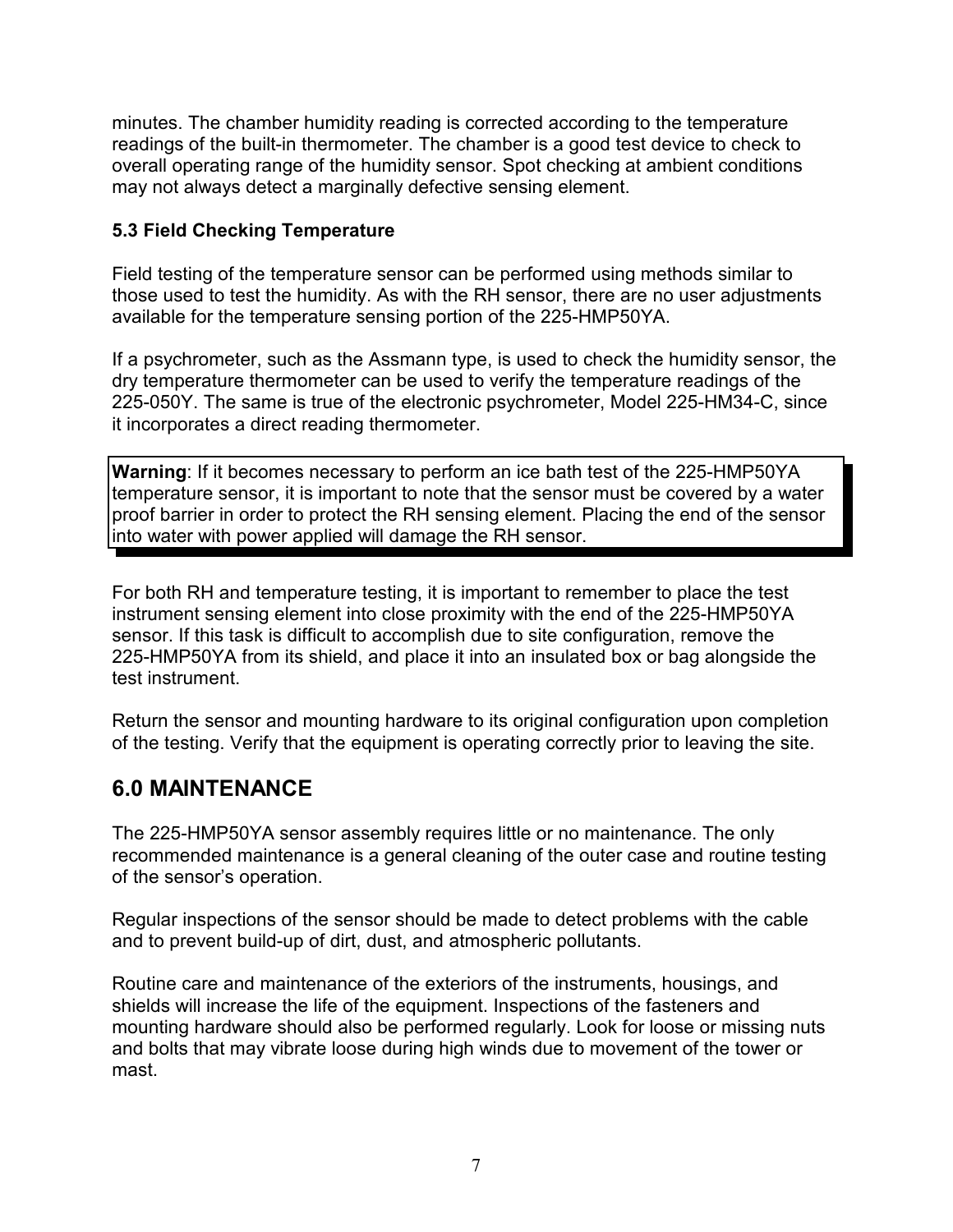For critical situations, NovaLynx recommends keeping spare sensors or sensor components on hand for immediate replacement of the primary equipment should severe damage occur. Spares kept using this method will help decrease down time during emergencies.

#### 6.1 Cleaning the Humidity Sensor

The humidity sensor element is a thin film polymer plastic that is very sensitive to oils from human skin. Do not touch the sensor element with your fingers. There is no method for cleaning the element, however it may be rinsed using clean de-ionized water should the sensor become extremely dusty or dirty. Power should always be removed from the sensor before rinsing the element. The plastic protective membrane located on the end of the sensor must be removed to expose the sensing elements. The plastic guard is threaded and must be carefully unscrewed for removal. The element may be left attached to the end of the sensor or it may be removed. To remove the element, grasp the plastic protective housing along the edges and slide the element upward, away from the body of the probe. Allow the element to thoroughly dry before



reapplying power to the probe. Replace the membrane filter if it appears to be frayed or cut. The filter may be cleaned with a soft bristle brush to remove any loose dust or dirt.

Warning: Never attempt to clean the sensor assembly by mechanical means such as brushing or wiping. The sensing element will be permanently damaged.

If you suspect the humidity element is defective, replace it immediately with a new element. The humidity element will deteriorate over a period of two to five years and should be replaced after it has been in service for that length of time. Replacement of the element usually does not affect the probe electronics. However, the probe operation should always be checked after replacing the sensing element.

#### 6.2 Cautions

- 1. Do not insert any object into the sensor housing that could physically damage the sensing elements.
- 2. Do not expose the sensor probe to temperatures lower than -40° C or higher than 125° C.
- 3. Do not expose the sensor probe to strong acids or bases.
- 4. Do not operate the probe with the sensing elements in contact with water.
- 5. Do not expose the probe to high levels of sulphur dioxide.